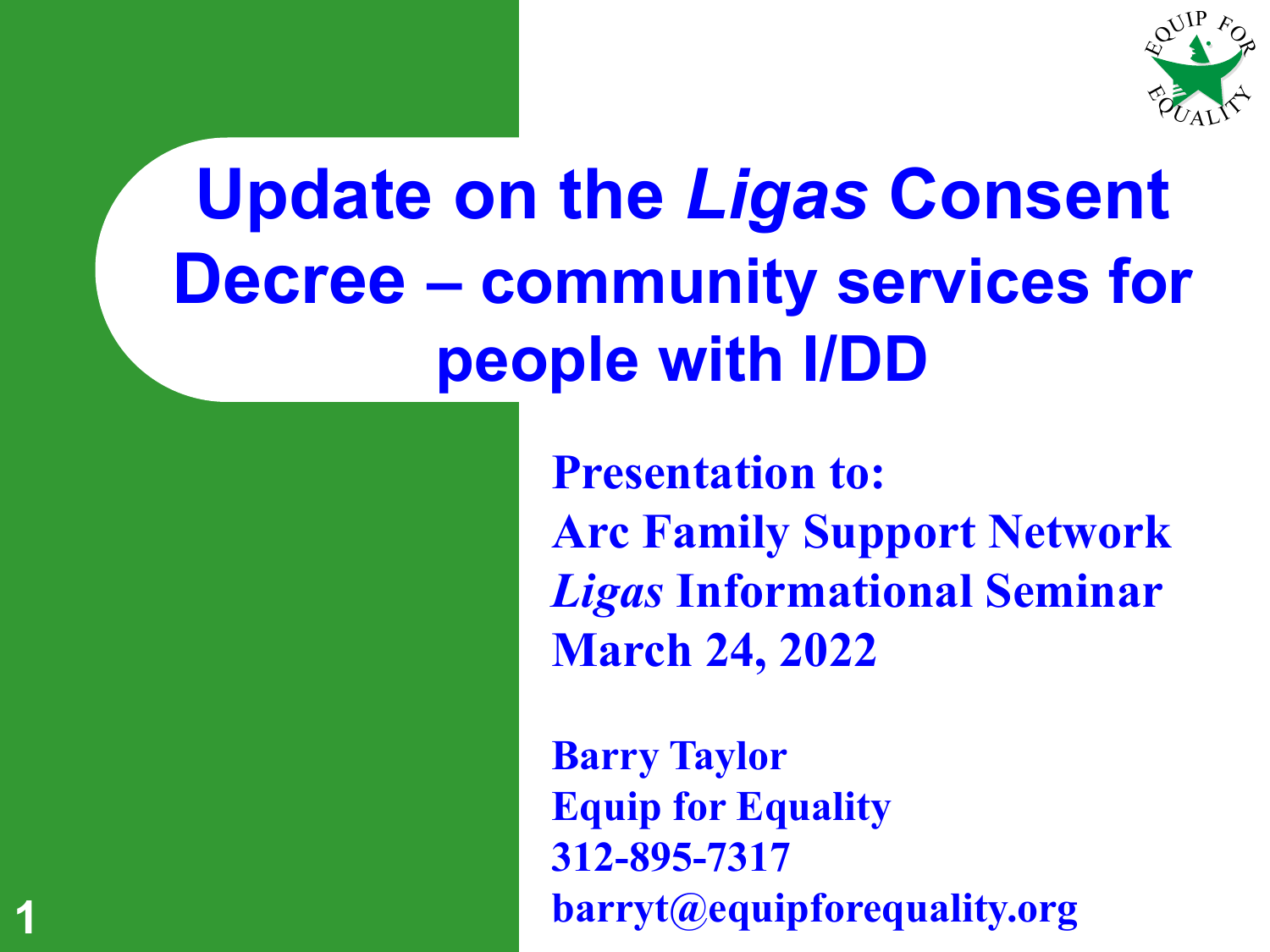

# *Ligas v. Maram* **Case Background**

- Suit filed in 2005 by 9 individuals with DD
- Nearly 6000 people living in large private ICFDDs (9 or more) and thousands more living at home "at risk of institutionalization"
- Suit does not cover DD State-Ops or kids
- Suit sought meaningful choices not institutional closure
- Attorneys: Access Living, ACLU, Dentons and Equip for Equality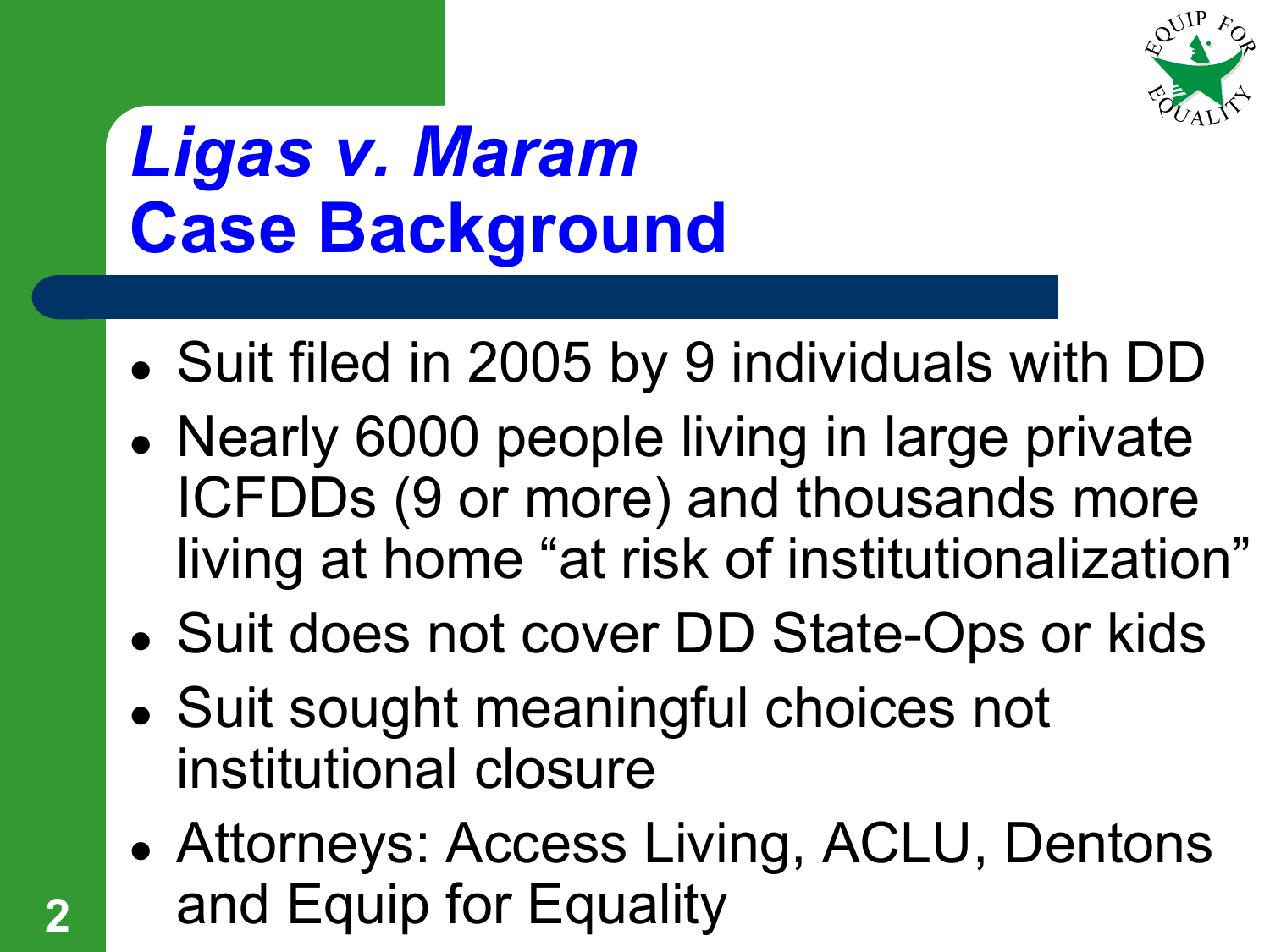

# *Ligas v. Maram* **Case Background**

- In 2006, court granted class certification
- In 2008, Agreement reached with State
- Objections from guardians of people in institutions led to de-certification of class and rejection of agreement by judge
- New agreement reached with Intervenors that everyone could support
- Court certified new "opt in" class
- Consent Decree approved in 2011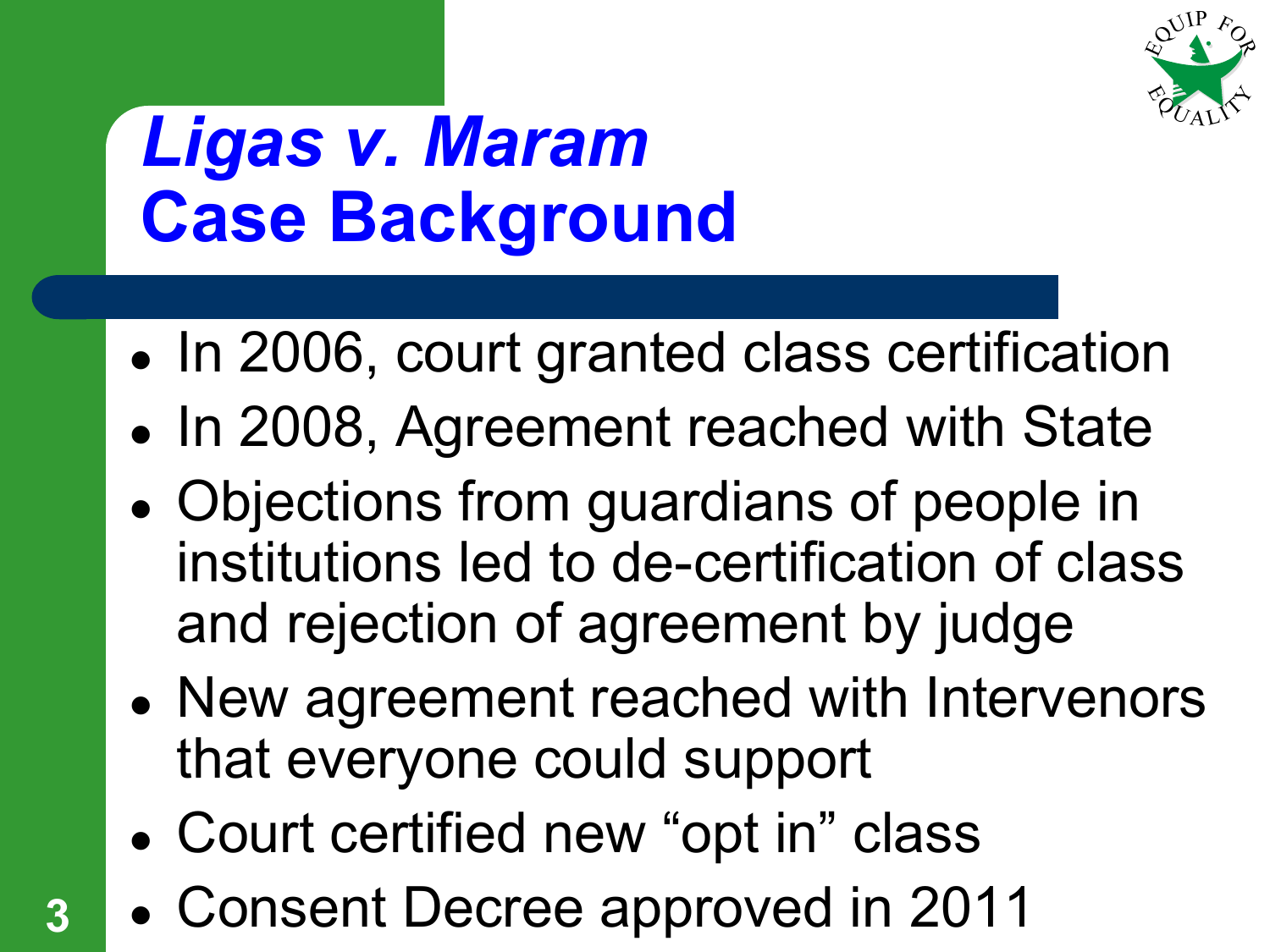

# **Terms of** *Ligas* **Consent Decree: Who's Covered?**

#### **Class Definition:**

- 18 or older with DD and Medicaid eligible; and
- Lives in a private ICF/DD with 9 or more residents **or** lives in the family home seeking services (does not include SODCs); and
- The State of Illinois has a "current record" of the person seeking Community-Based Services or placement in a Community-Based **Setting**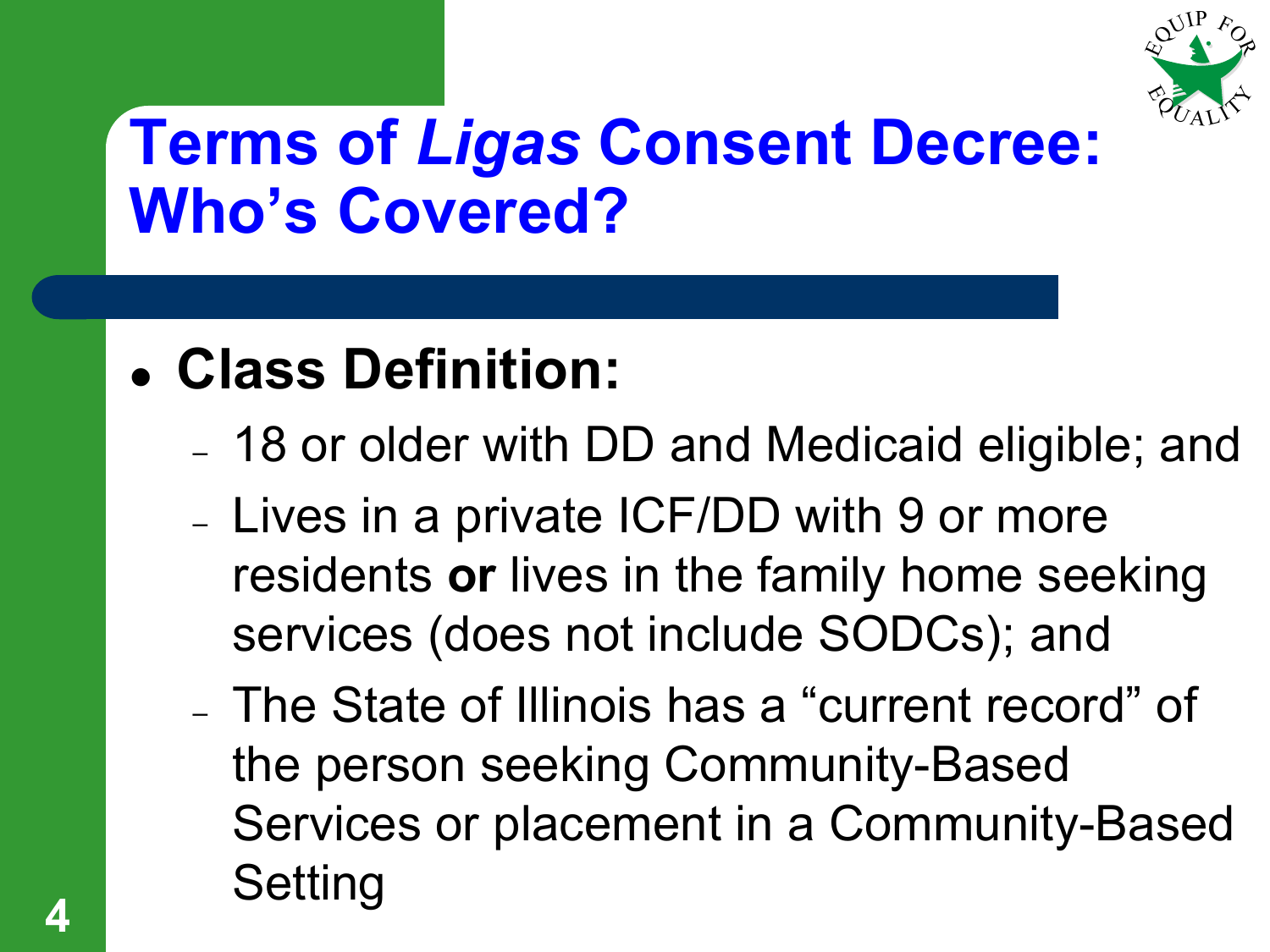

#### **Terms of** *Ligas* **Consent Decree: Enforcement and Resources**

- Consent Decree not a settlement
- Development of Community Capacity
- Resources and Budget Requests
	- Annual budget requests sufficient to develop and maintain services outlined in Decree
	- Implement funding mechanisms that facilitate transition among service settings
	- **No** legislative contingency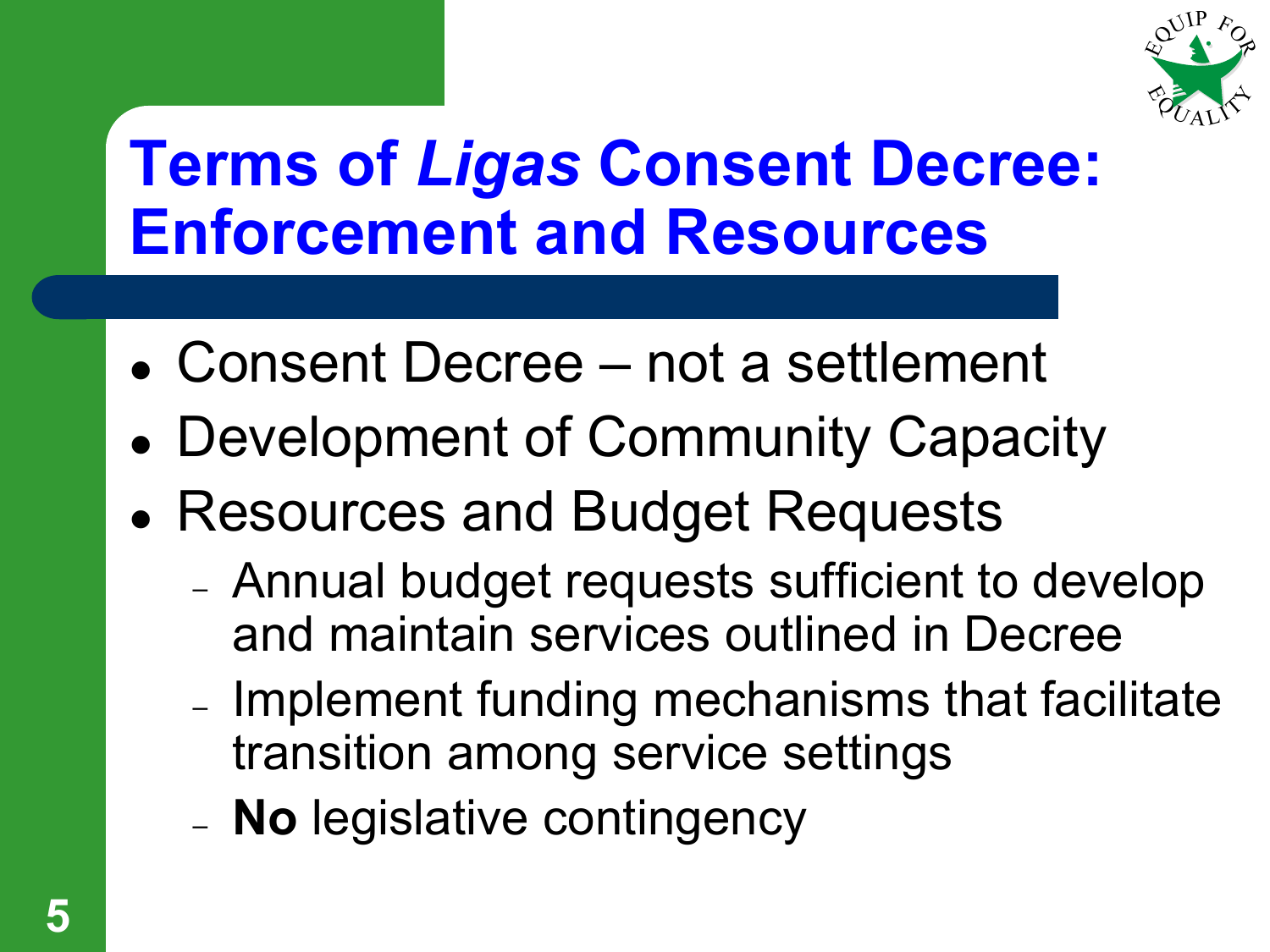

#### **Terms of** *Ligas* **Consent Decree: ICF-DD Residents**

- People residing in ICF-DDs at the time of the entry of the Decree (6/15/11) who desire community placement will receive an individualized, independent evaluation.
- Over 6 year period, any of the approximately 6,000 ICF-DD residents who desire placement in the community would transition to the most integrated community-based setting appropriate for their individual needs.
- 1/3 were placed by the State every two years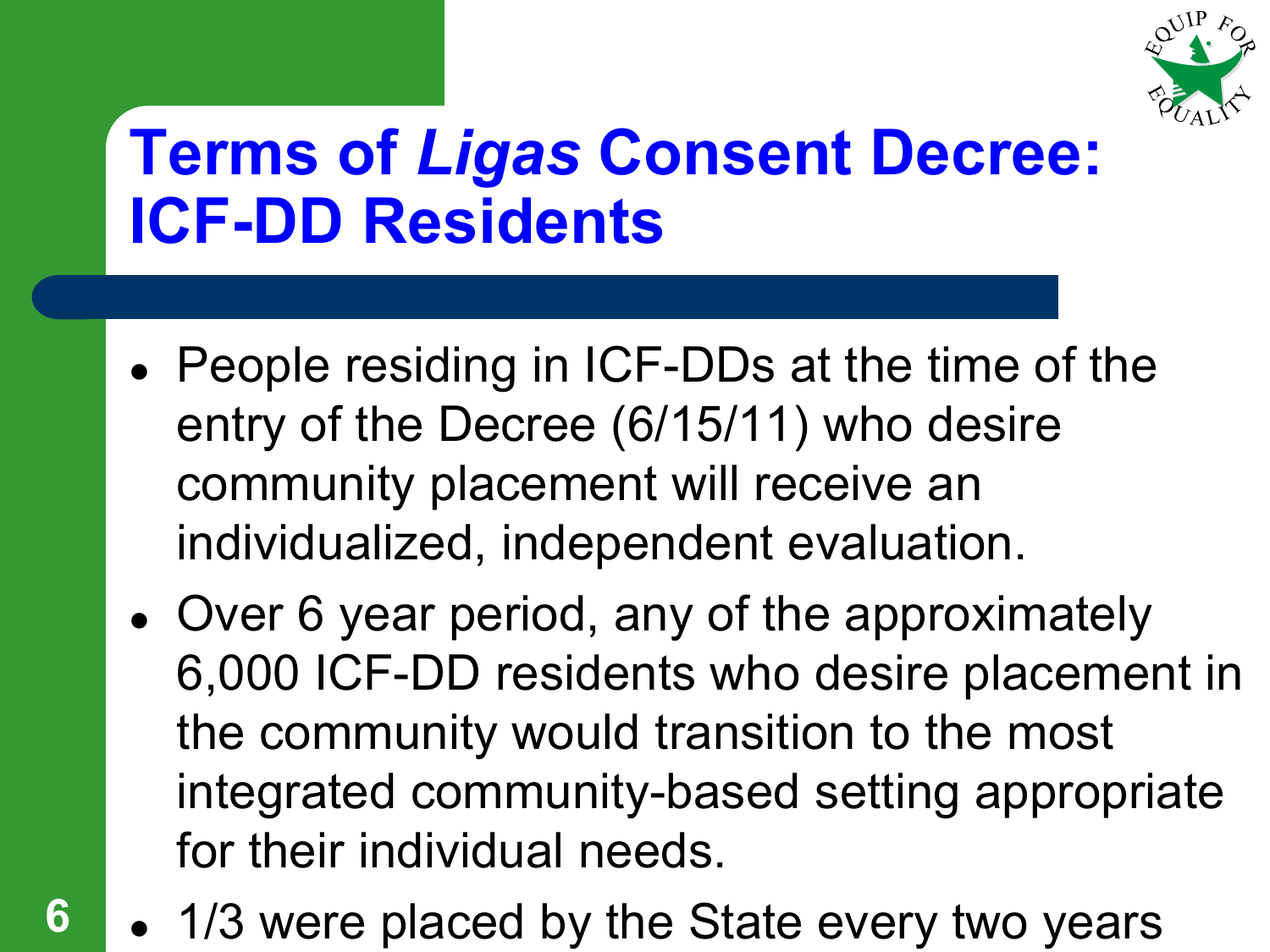

#### **Terms of** *Ligas* **Consent Decree: ICF-DD Residents**

- All ICF-DD residents happy with their current placement are not in the class and would not be required to move.
- The Consent Decree ensures that resources necessary to meet the needs of those who choose to continue to reside in ICF-DDs will be made available.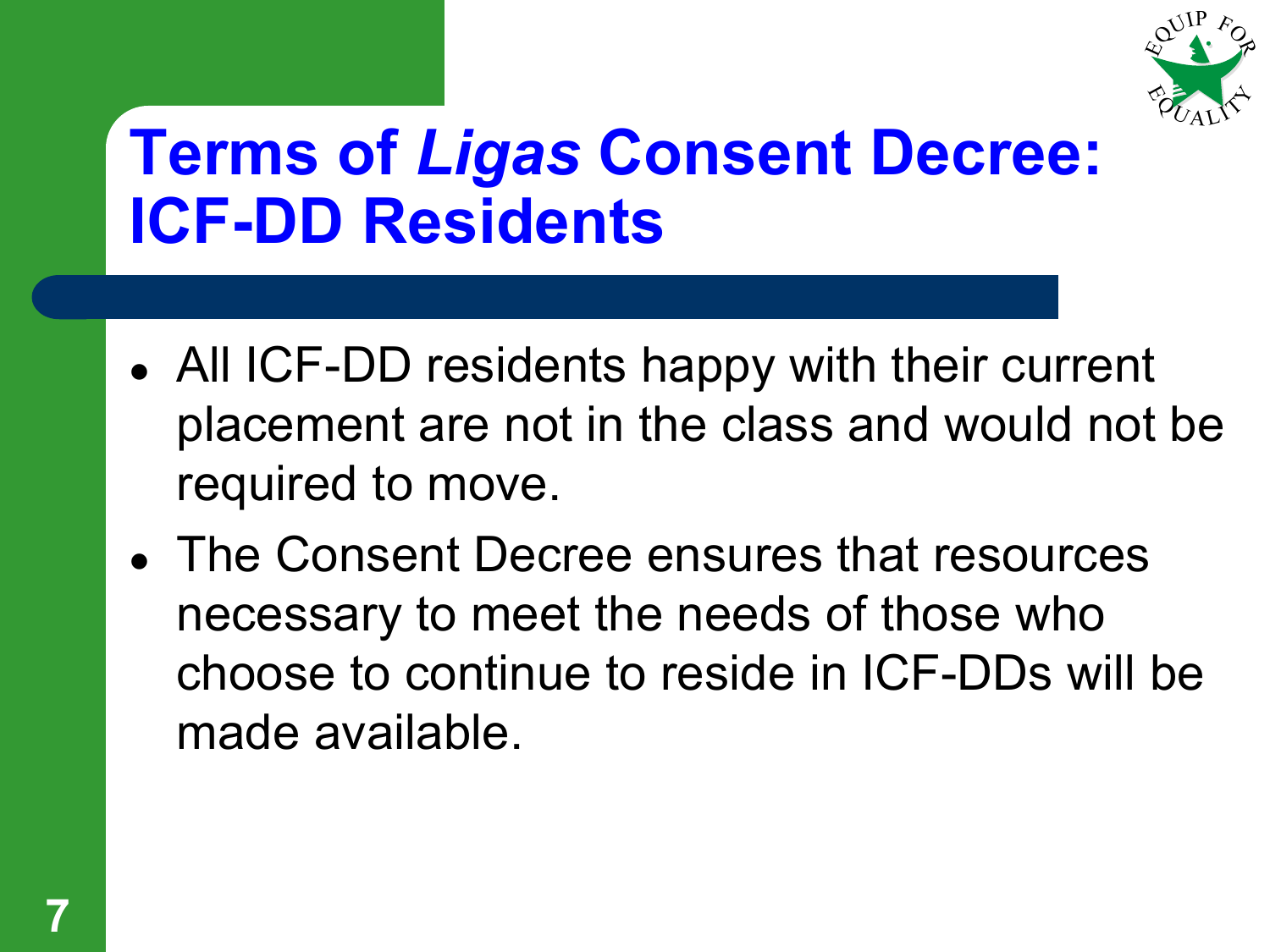

#### **Terms of** *Ligas* **Consent Decree: People Living in the Family Home**

#### **For people with DD living at home:**

- At least 1000 people provided community services within first 2 years
- At least 500 people provided community services in each of the 3<sup>rd</sup>, 4<sup>th</sup>, 5<sup>th</sup> and 6<sup>th</sup> years
- State met these quantitative requirements
- $-$  After 6<sup>th</sup> year, people not served will move off waiting list at a "reasonable pace"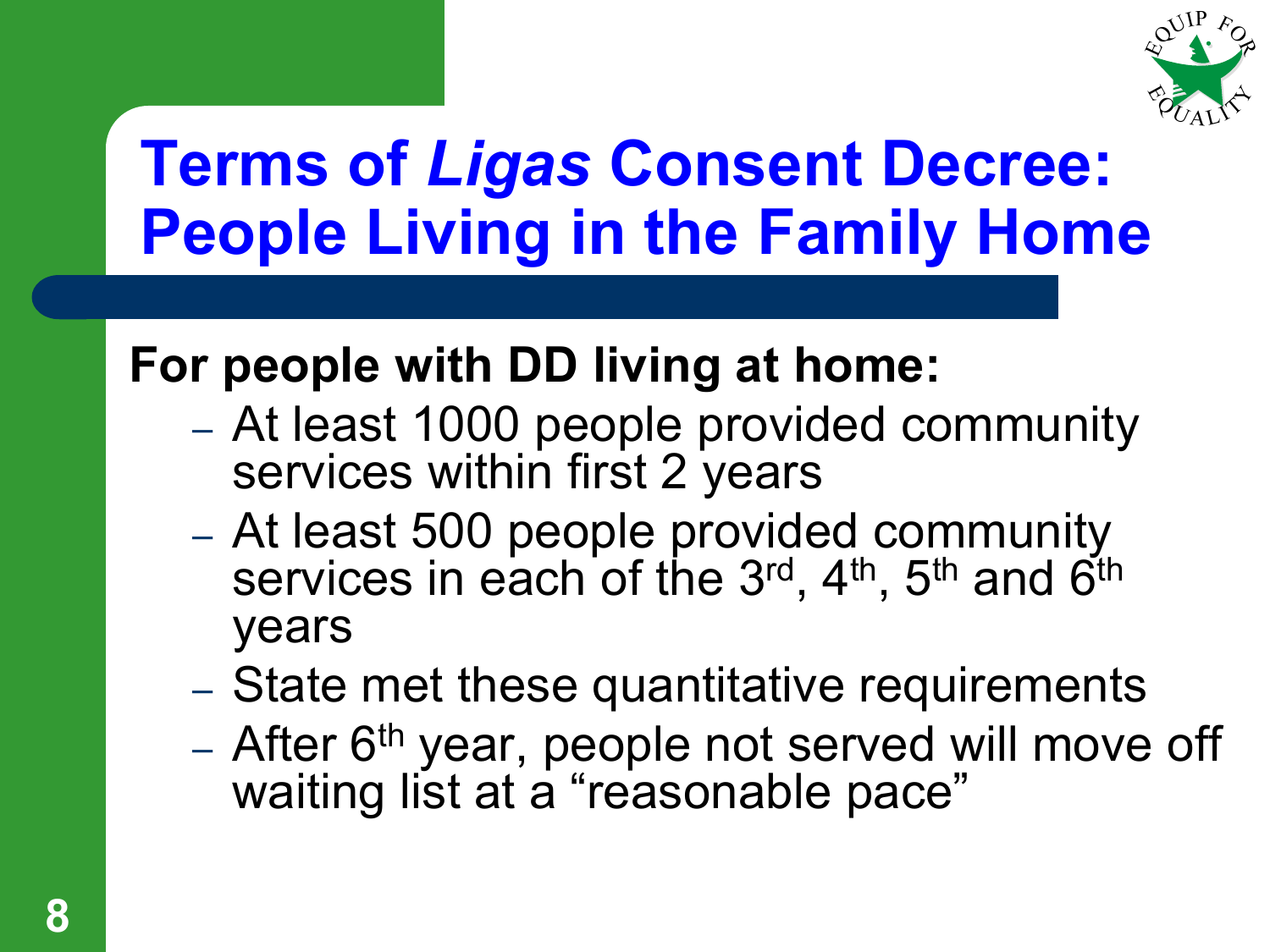

# **Terms of** *Ligas* **Consent Decree: Crisis**

- State agreed to also serve people in "**Crisis**"
	- Imminent risk of abuse or neglect
	- Imminent risk of homelessness
	- Caregiver is deceased

- Caregiver unable to meet needs of individual jeopardizing individual's health and safety
- Individual's behaviors put individual or family member at risk of serious harm
- No limit on # of people in Crisis to be served
- Crisis services to be provided "expeditiously" within 24- 72 hours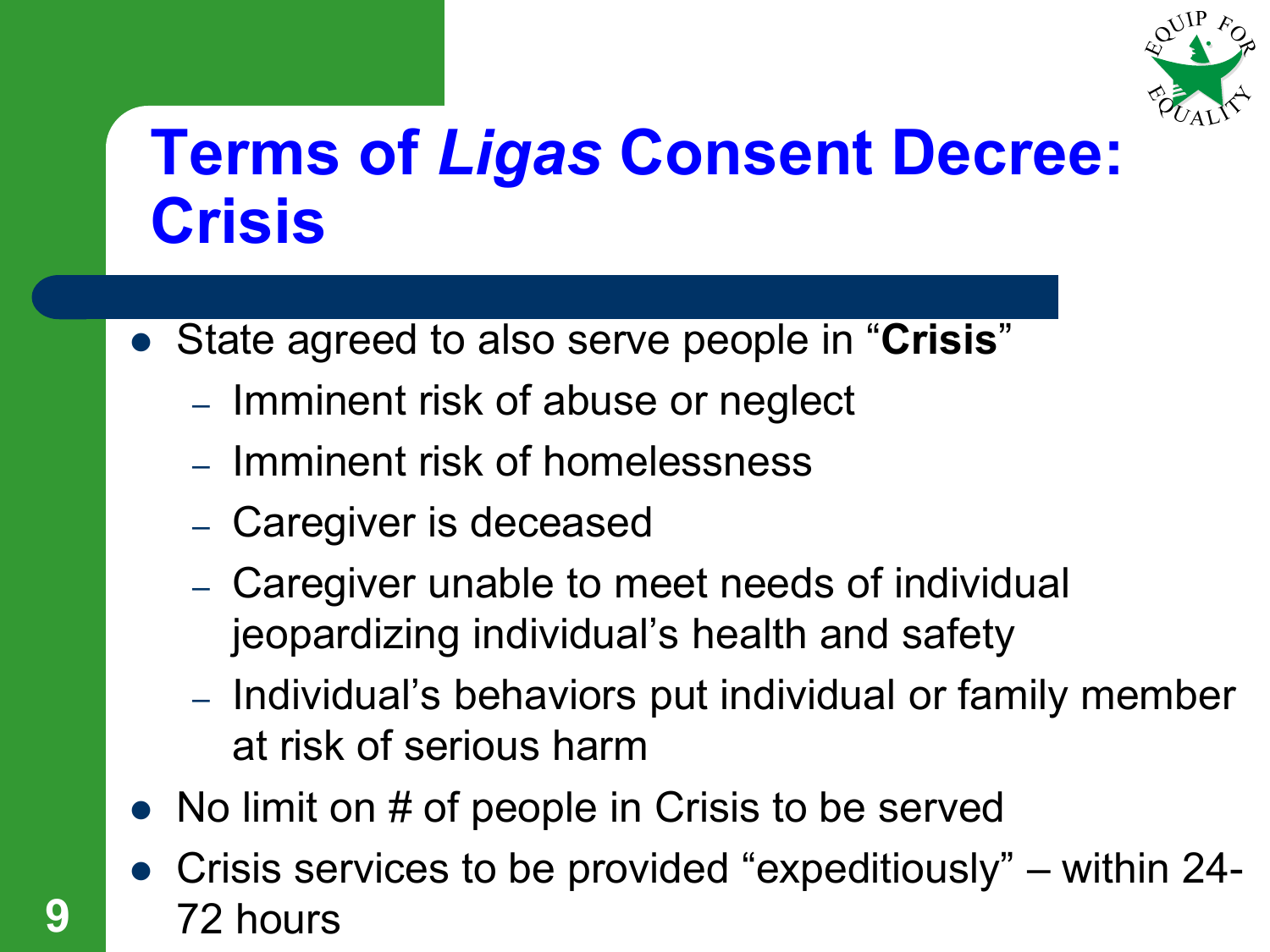

# **Terms of** *Ligas* **Consent Decree: Independent Monitor**

- Must be independent and knowledgeable of I/DD community service issues
- Assesses compliance with Decree and develops measurable standards for compliance
- Tries to resolve issues, but can recommend action by court if unable to resolve
- Submits annual reports to the Judge
- Tony Records (2011-2015)

**10**

Ronnie Cohn (2015 – present)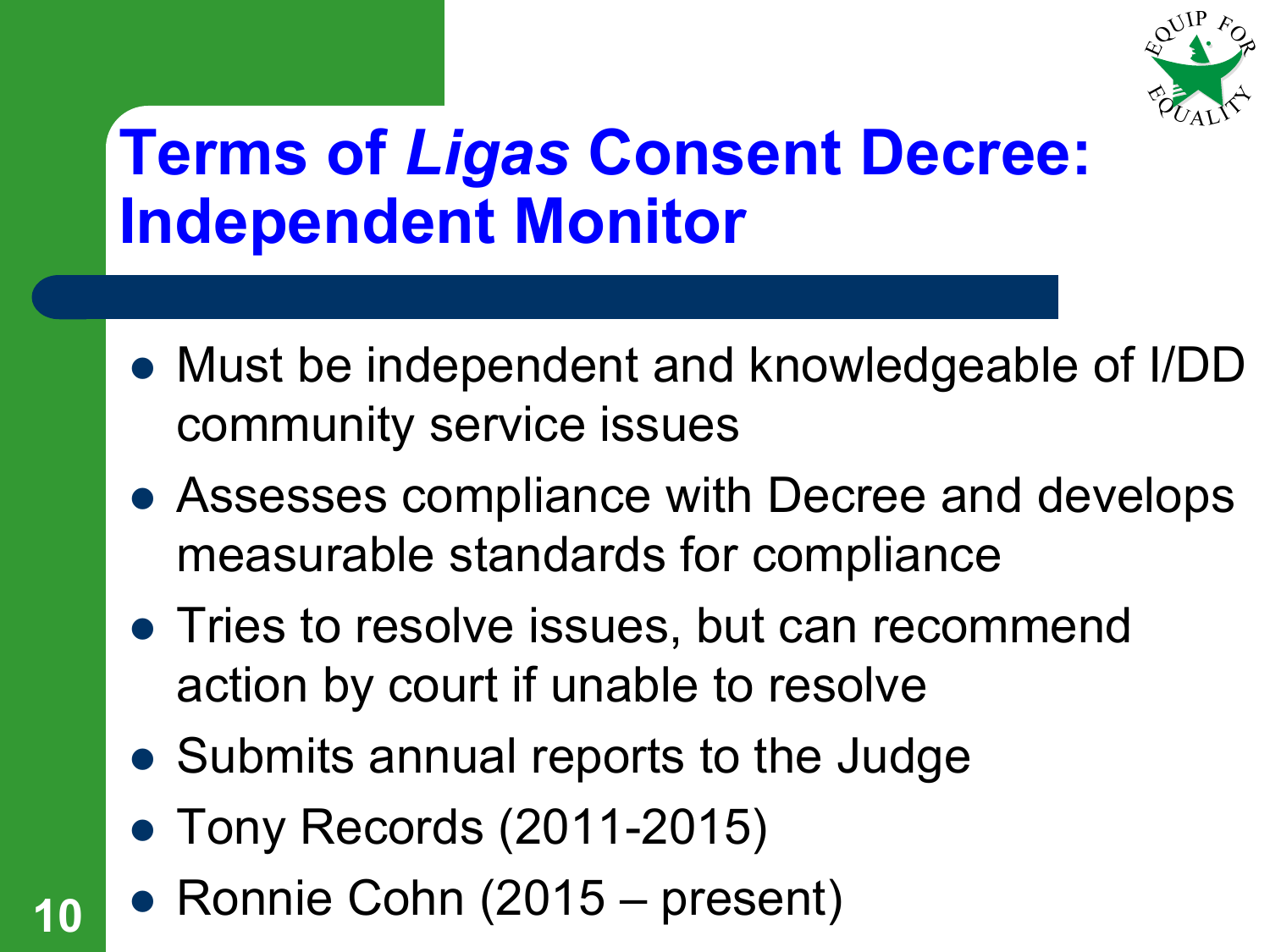

#### **Current Status of** *Ligas v. Eagleson*  **Consent Decree**

- **10,859** class members have received community based services through 2021
- Although State has met its *quantitative* requirements, Court Monitor has found State out of compliance since 2016 for failing to meet the *qualitative* requirements of the Consent Decree – including inadequate DSP wages to support class members and beneficiaries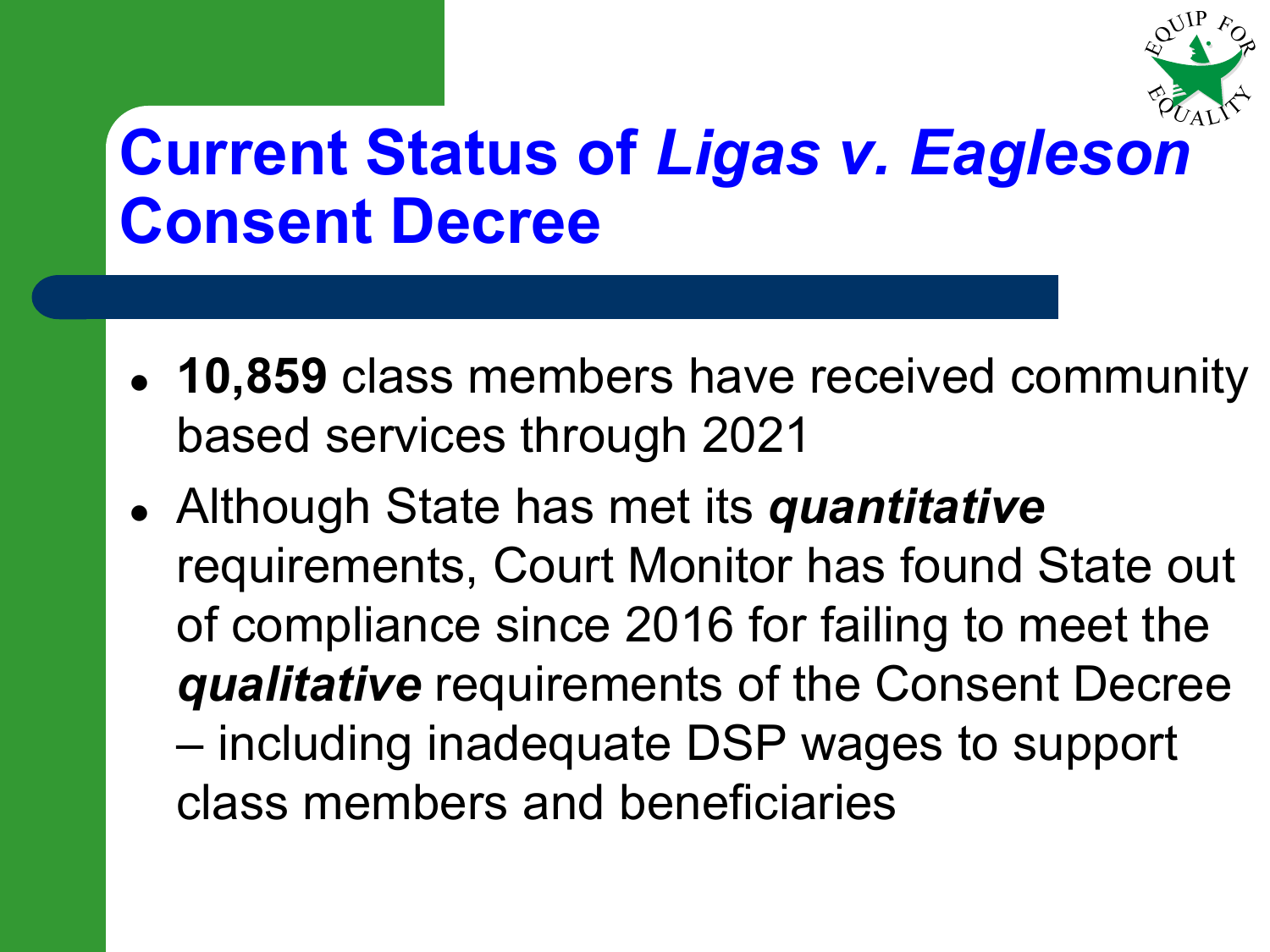

# **Current Status of** *Ligas* **Consent Decree**

- April 2017: Plaintiffs and Intervenors filed a Motion to Enforce the Consent Decree
- August 2017: Judge grants Motion and finds State is out of Compliance with the Decree – Orders State to develop Compliance Plan
- March 2018: State submits Compliance Plan that includes small DSP wage increase; Plaintiffs, Intervenors and Monitor oppose
- April 2018: Judge rejects State's Plan and **12** orders State to address rate structure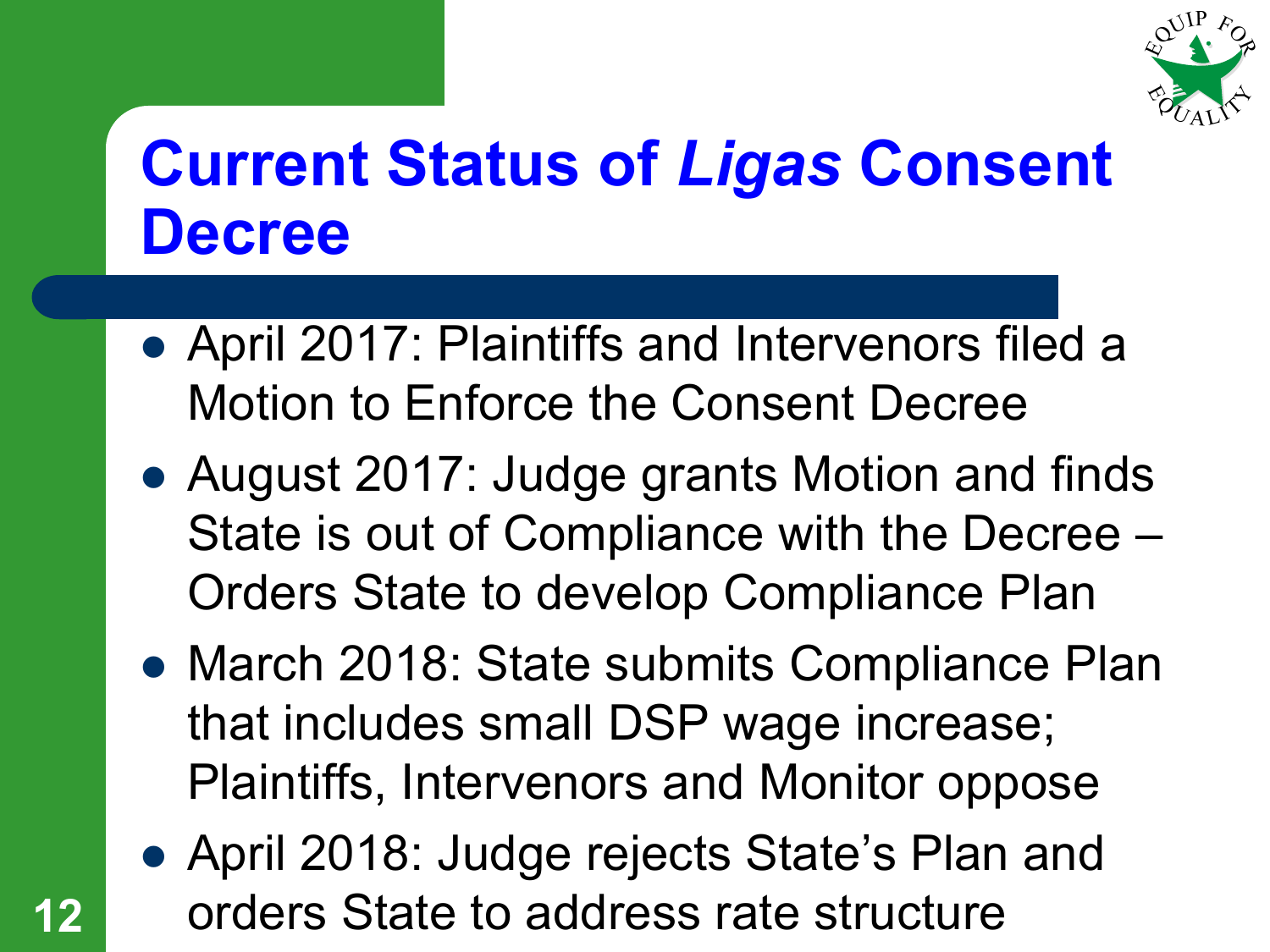

#### **Current Status of** *Ligas* **Consent Decree**

- August 2018 State establishes Oversight Committee to review rates and other barriers for people with I/DD
- Sub-Committees: staffing, employment/training, assistive technology, behavioral health, nursing/medical, transportation and ICFDDs
- Oversight Committee Final Report Issued 11/19
- State hires rate expert (Guidehouse)
- [Guidehouse](https://www.dhs.state.il.us/page.aspx?item=136098&msclkid=8a837f0ea48111ecbbd20a5233a15687) Report issued 12/20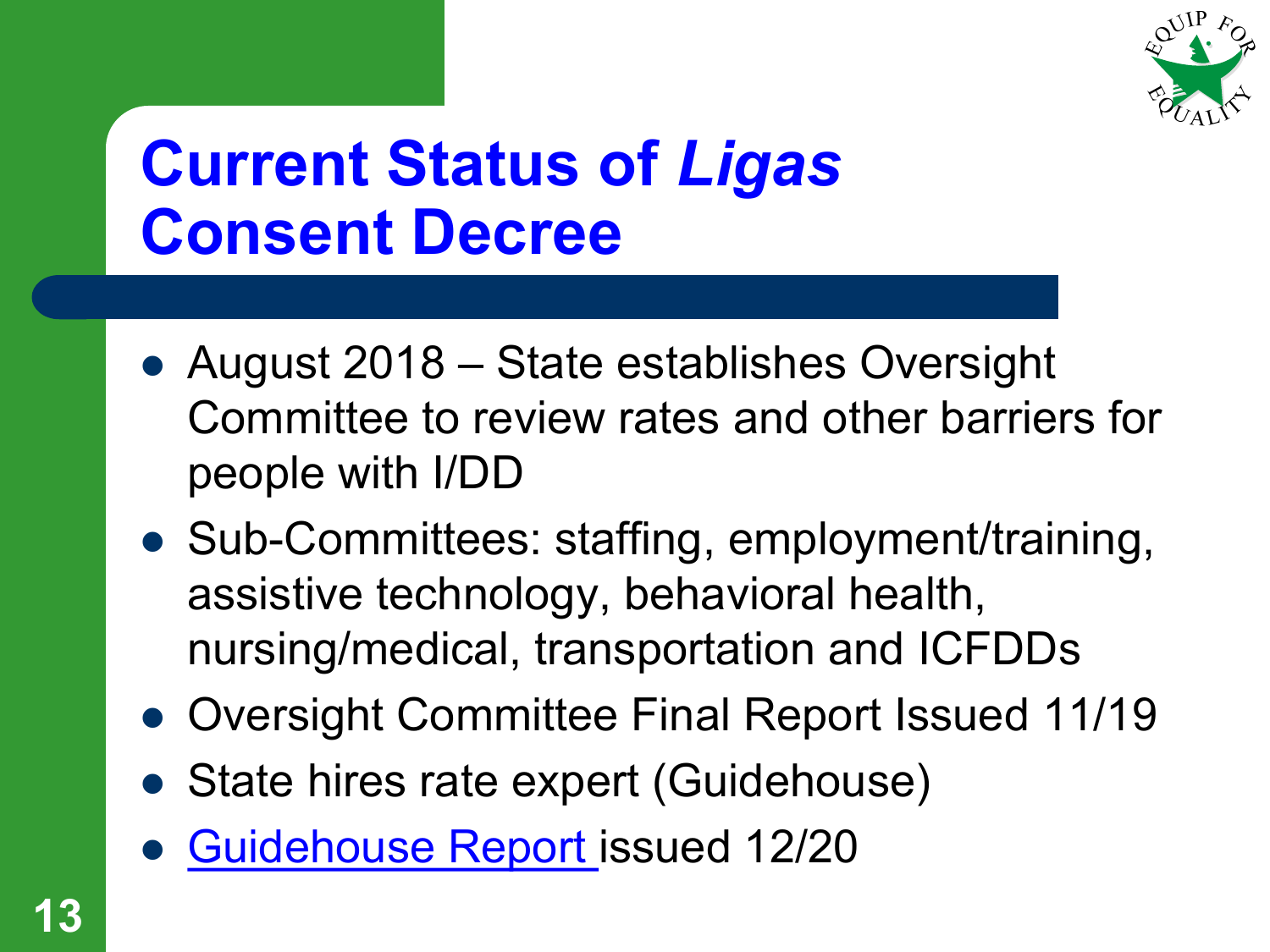

#### **Current Status of** *Ligas* **Consent Decree - Reasonable Pace**

- Consent Decree requires that after first 6 years, State must continue to provide community services at a **reasonable pace** for 3 consecutive years (language from *Olmstead* decision)
- State agreed to serve at least 600 people off PUNS in FY 20 and at least 630 people each year for next 4 years (FY 21-25).
- State is on target to meet these quantitative requirements.
- Resulting in significant reduction of people waiting for services - [current PUNS statistics](https://www.dhs.state.il.us/page.aspx?item=141313)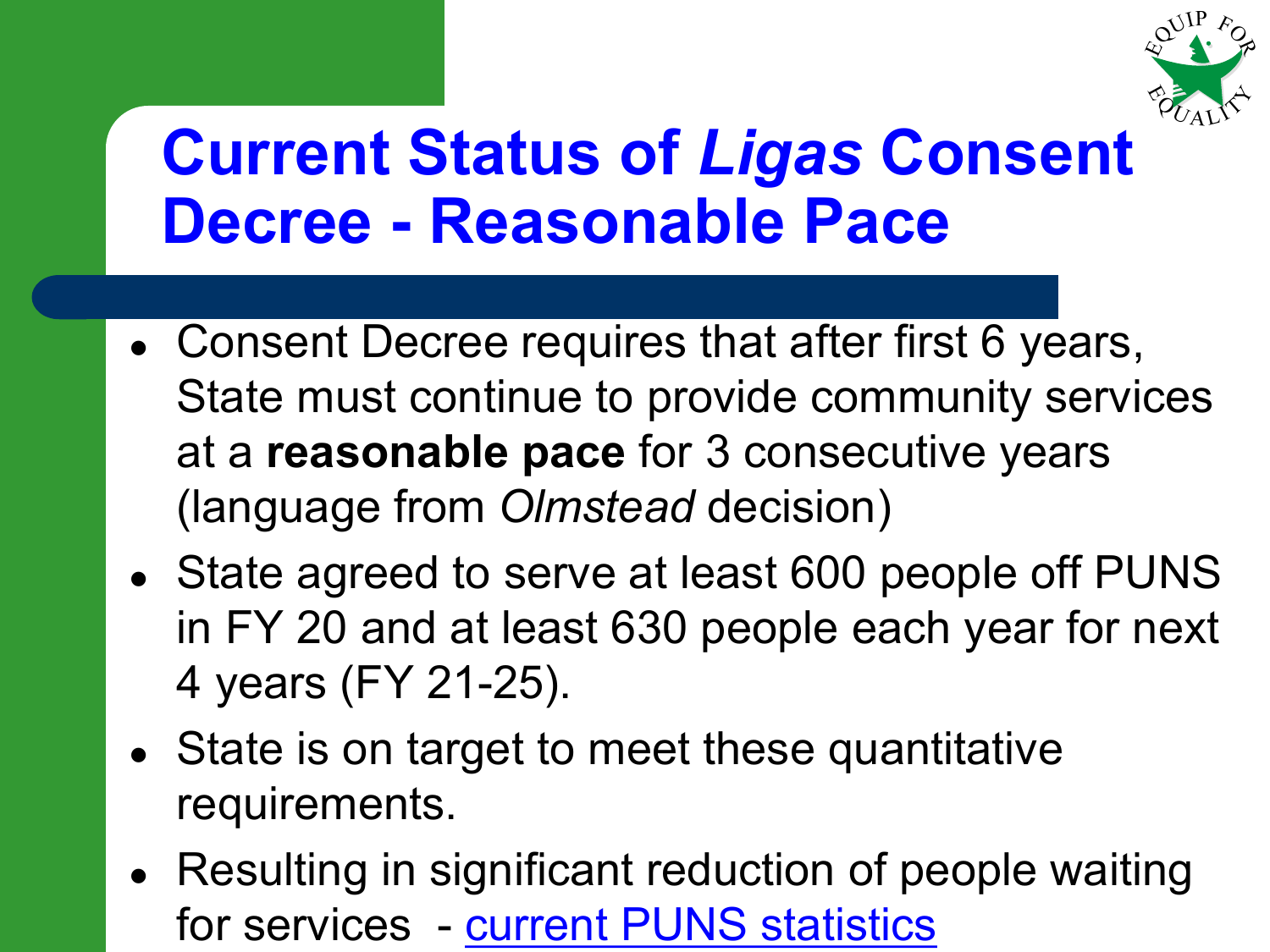

# **Current Status of** *Ligas* **Consent Decree**

- Monitor reviewed sample of Ligas class members looking at 17 different criteria.
- Monitor found the State out of compliance in all 17 categories.
- State working on plans of correction
- Monitor will be reviewing another sample in SFY 2023.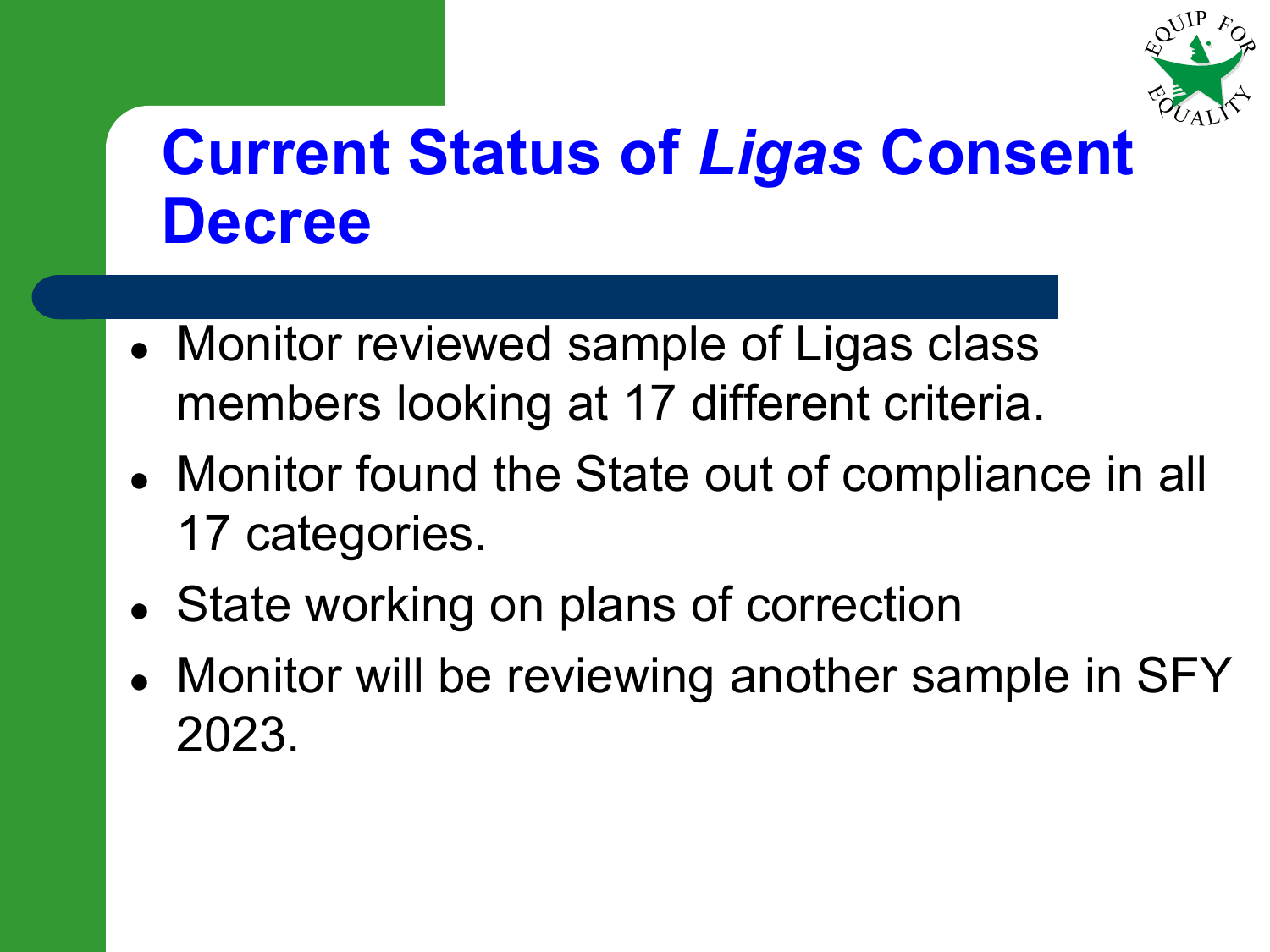

# **When will the Consent Decree End?**

- Paragraph 49 of the Ligas Consent Decree provides that "the Court will grant Defendants' Termination Request and terminate the monitoring process if the Court finds that Defendants have **substantially complied** with the terms of the Decree and the Court determines that Defendants have **implemented** and are **maintaining** a system that complies with the Decree."
- Per the Judge's order, the parties are in discussion about a possible "Exit Plan."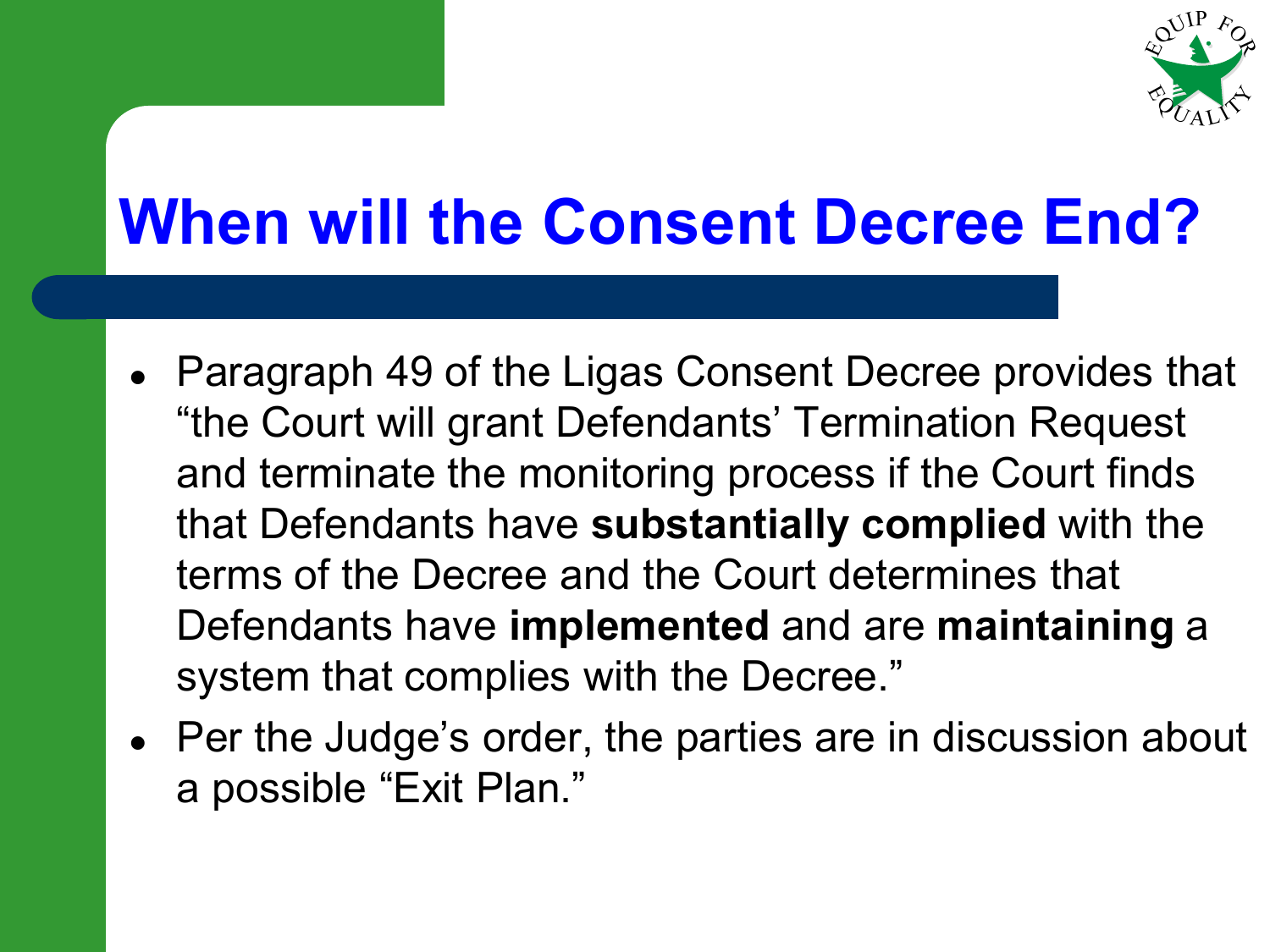

#### **Resources**

- Equip for Equality has all of the relevant information about the Ligas Consent Decree on our website, including the Complaint, Consent Decree, Implementation Plan, Monitor's Report and Fact Sheet.
- [https://www.equipforequality.org/issues/community](https://www.equipforequality.org/issues/community-integration/documents-from-efes-class-actions/)integration/documents-from-efes-class-actions/